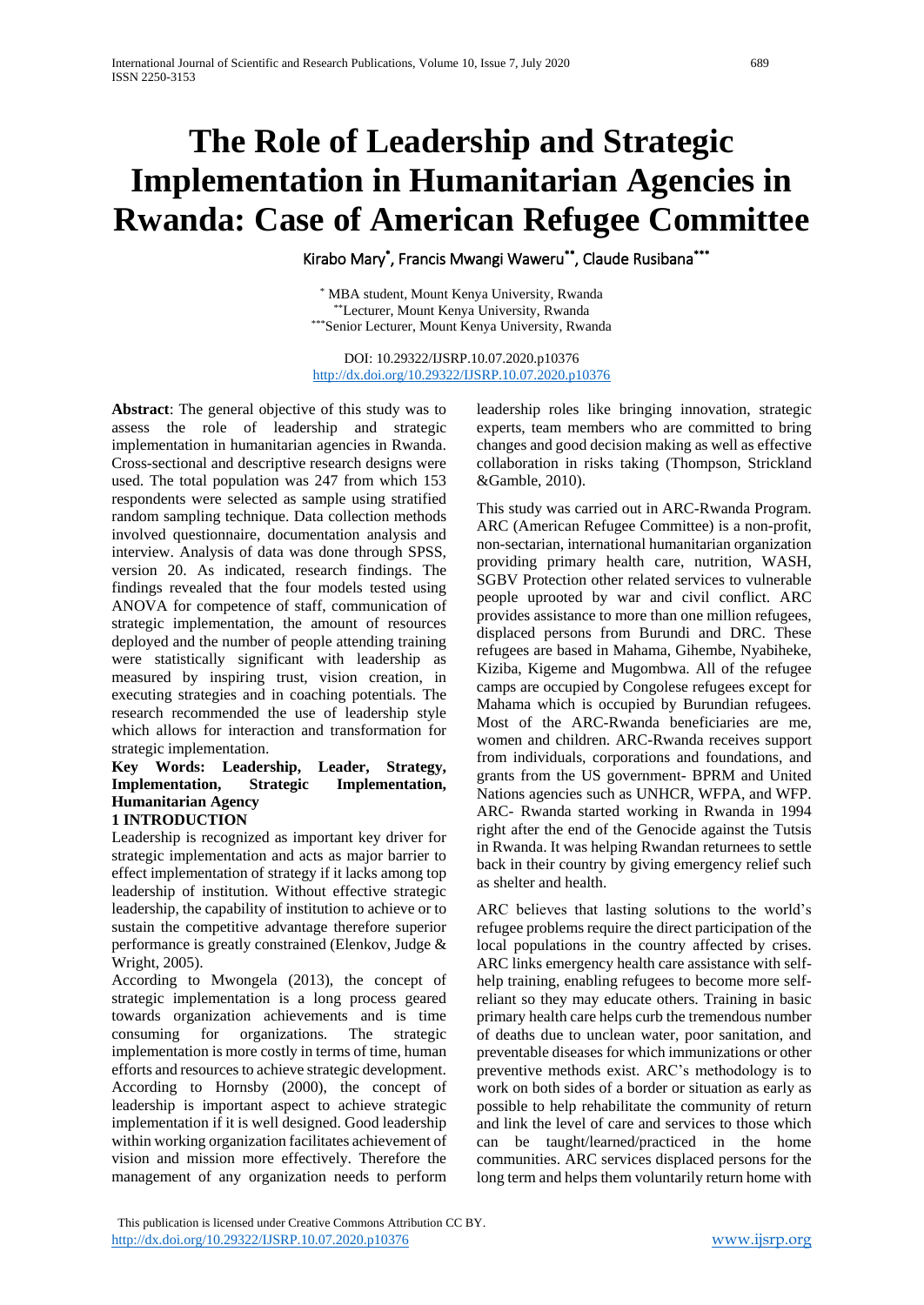ARC programs that link into longer-term development/sustainable projects. The general objective of the study was to assess the role of leadership to achieve strategic implementation in humanitarian agencies in Rwanda, a case of American refugee committee.

The specific objectives of the study were as follow:

- i. To examine how a leader inspires trust among employees in order to contribute to strategic implementation in ARC
- ii. To find out how a leader uses vision creation to achieve strategic implementation in ARC.
- iii. To assess the extent to which a leader implement strategies with and through employees of ARC.

# **2 REVIEW OF RELATED LITERATURE**

Organization leadership presents an important contribution in strategic management process as this determines the organization vision and mission. Within nonprofit making organizations, leadership assists in strategic execution of the stated vision as this is based on the set of behavior to inspire people in formulating organization goals. Leaders play an important role in structuring good leadership through effective leadership to achieve success (Ndunge, 2014).

According to Sami, qamar and Khalid (2011), organization leadership applies to the realization of strategic implementation and achieving strategic plan based on management approach of the organization. Therefore, strategic implementation is driven on the way leaders participate in decision making. To achieve good leadership, the top management contributes in strategic planning, strategic implementation and sometimes initiates towards vision creation, shaping organization vision, setting clear direction and working towards organizational goals and objectives (Hitt, Ireland. & Hoskisson, 2007).

## **2.1.1 Inspires trust**

According to Quigley and James(2007), the concept of trust consists of dainty property of human relationship and indicates the state of power among people and is guided by good conducts in terms of works, speech, achievement and other behavioral aspects of people within social working environment. Being trustful takes time to be happen and it can easily be abolished for some instance.

Inspiring of trust among organization employees consists of aspects of clarity, compassion, characters, contribution as well as consistency. In so many organization, inspiring of trust constitute the significance for people and is applied to assess the individuals beliefs, ability, consistency and integrity (Thompson & Strickland, 2010; Aosa, 2008).

# **2.1.2 Creating the vision**

The concept of vision applies to the anticipated future of organization and is different from organization slogan or mission. Indeed, it describes what the organization intends to achieve at some point (Hsieh

& Yik, 2005). According to (Taylor, 2007) the concept of vision indicates the image of organization or individual measured in terms of core activities and systematic application. Creating the vision goes through development of strategies to achieve the intended goals and bring the best results. The best way to reach there is to encourage employees through motivation and letting them be the important resources.

According to Robbins and Coulter (2010), vision is about getting from here to there from what is going on today to what must happen tomorrow. A powerful vision is one which challenges the employees to give their best efforts and therefore that vision need to transcend in bottom line because employees are willing and eager to commit to something true, worthwhile and that makes life better for all.

## **2.1.3 Strategic execution**

According to Northouse (2013), strategy execution is about transformation of vision, mission and core competences in strategies for an organization excellence. Executing the strategy ensures that leaders use several tools to turn strategy into action. Therefore new strategy must be resourced properly, understood and implemented. Leaders are responsible for making decisions about changes in structure, systems and policies to support their organization's strategic direction. The execution of the strategy is based on facts, rational analysis, intuition, personal experience and imagination. Therefore, executing the strategy is about consistently achieving results with and through others using disciplined processes (Burnes, 2007).

Executing the strategy requires the maximization of organizational potential and ultimately the results by accelerating the alignment of the strategic organizational models and people. Executing the strategy requires that employees be in the right profile and motivation and also be in an environment that is conducive to flawless execution (DFID, 2000).

## **2.1.4 Coach potential**

According to Galek (2015), effective leaders develop the leadership potential in others and improve performance through consistent feedback and coaching. The coach possesses a unique standing in organization that is often accompanied by respect and popularity. However, the leader needs to be successful model and coach in many fields of endeavor.

The leader as coach potential establishes the customary leadership model by leading from the bottom-up. Leader as coach potential empowers others in the process of transferring a portion of power that is often reserved for the top rung of traditional leadership. However, the very essence of coaching is an exchange of knowledge between the mentor and the mentee (Russell & Stone, 2002).

# **2.1.5 Theoretical literature on strategic implementation**

According to Thompson, Strickland and Gamble (2010), strategic implementation within business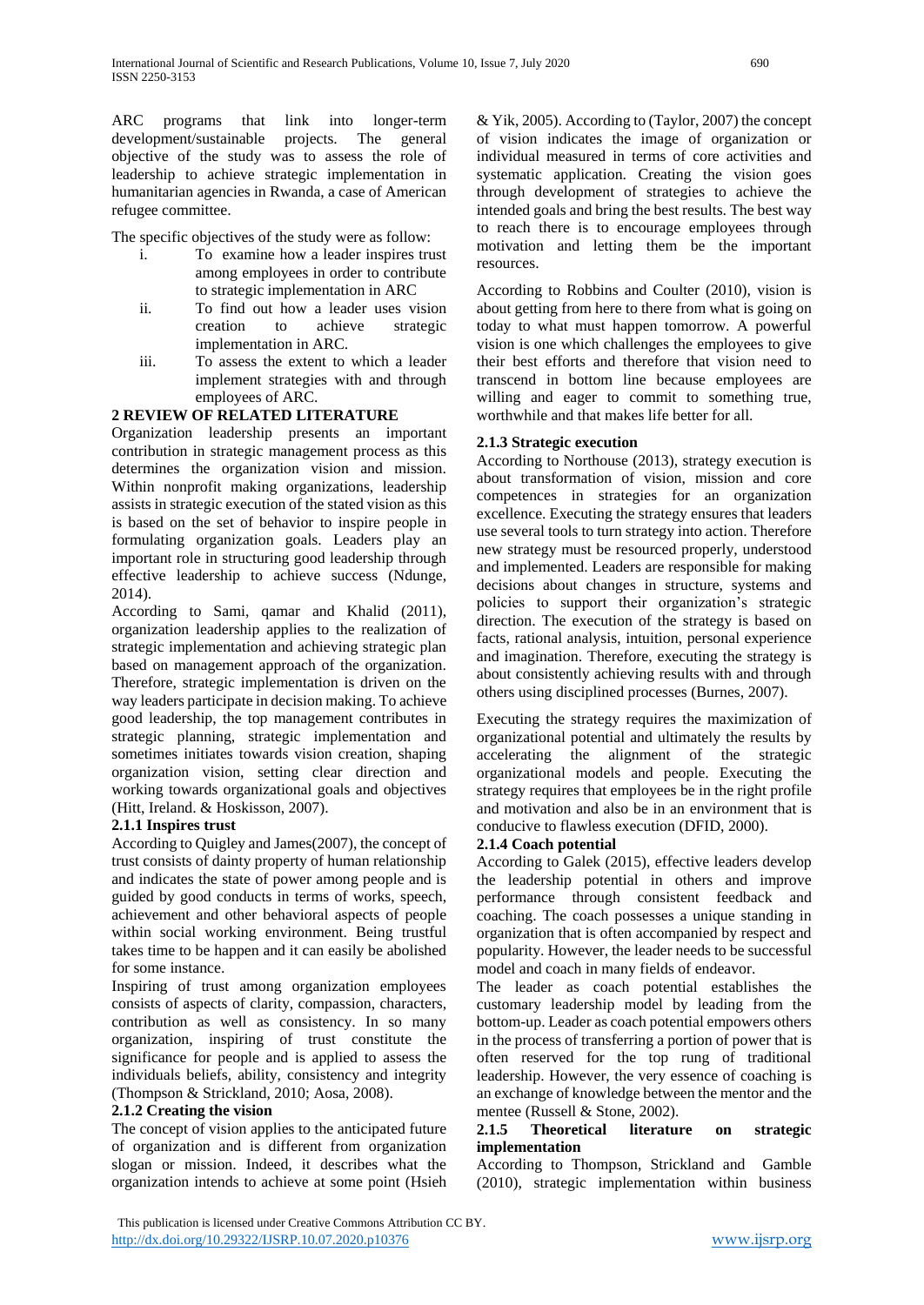organization needs to be projected by top management through designing proper plans of organization activities to achieve a desired outcome. The concept of strategic implementation applies to the organization policies and strategies undertaken based on available budgets to achieve an intended development or programs. Strategic implementation is a continuous process based on proper planning and effective resource allocation (Wheelen & Hunger, 2008). The implementation of strategies is accomplished through the core competencies among organization staffs which is measured based on traits, capabilities, attributes and skills of staffs which significantly contribute to the organization performance (Aaltonen & Ikavalko, 2001). Extent of communication within the organization is key pointer to implementation of strategies (Karani, 2009; Wiggill, 2011). In addition, proper utilization of resources is an issue related to effective strategy implementation (Okumus, 2003). The last indicator of strategy implementation is the number of staff who attend trainings (Galek, 2015)

## **2.2 Empirical literature review**

The study conducted by Taylor (2007) in London to assess how strategic leadership contribute to the changes within organization and improvement of organization activities. A study done by Pearce and Robinson (2007) in USA about strategic management implementation and organization control revealed that there is a big problem in strategic implementation related to poor coordination of both material, human and capital resources.

The field survey done by Sterling (2003), in USA to assess the strategic implementation showed that most of strategies undertaken to achieve organization activities fail due to market fluctuation, poor organization support, problem related to competition and inappropriate application of organization resources. Abubakar (2011), revealed that most problems hindering strategic implementation process result from unclear structures within an organization. An assessment done by Ahmadi, Salamzade and Daraei (2012), to show the impact of organization culture during the strategic implementation of project in Iranian commercial banks revealed that any type of organization culture influences the implementation of projects. The field survey done by Mbaka and Mugambi (2014), in Kenya to assess the strategy of project implementation more specifically in water sector revealed that the strategic implementation of water project is affected by project management, inappropriate project resource, limited technology and poor technical skills. The study findings also showed that type of leadership style and poor communication skills constitute significant effects on strategic implementation of some projects.

Another study done by Lufthans (2012), at Kellogg about transformation of organizations, transformational leadership is very important on strategy implementation. It puts more emphasis on organizational leaders to provide resources, share the vision, show commitment, and ensure employee involvement in strategy implementation as well as welcoming new ideas.

The theories discussed in this study include; contingency theory and implementation theory.

## **2.3.1 Contingency Theory (CT)**

This theory was advanced by House (1996) and focuses on contingency approach within the management organization. This theory assumes that there is no specific way of managing, planning, organizing, leading, and controlling organizations. In this theory, the only strategy to be used within organization must be tailored to the specific circumstance faced by an organization. The theory point out the argument related to the managerial decision making which must be applied based on situation and market condition. A strategic leader takes suitable actions based on the aspects that are most important to the current situation. The implication of this theory to the current study is that leaders need to include staff members in sharing decision and take strategic policies to achieve strategic objectives. Within ARC, there is need for coordination, participation and teamwork to allow the organization to implement strategies.

## **2.3.2 Implementation theory (IT)**

The implementation theory is the theory first advanced by Jackson (1991) to show how organization implement strategies through systematic design of techniques, exchange of information, allocation of resources and proper decision making to achieve the performance. This theory is of great importance as it indicates the relevance of designing effective strategies and how the strategies match with organization needs. Hence, customers' satisfaction is achieved. The implication of implementation theory is that the achievements within organization are reached through cooperation between organization top management and employees as ingredient to achieve the success.

## **2.4 Conceptual framework**

The main variable of interest in this study consists of independent variable which is role of leadership as it is measured by inspire trust, creation of the vision, execution of strategy and coach potential. However, strategic implementation in ARC as dependent variable and it is determined by the level of competence of staff members, extent of communication process, and amount of capital resource and number of people who attended trainings.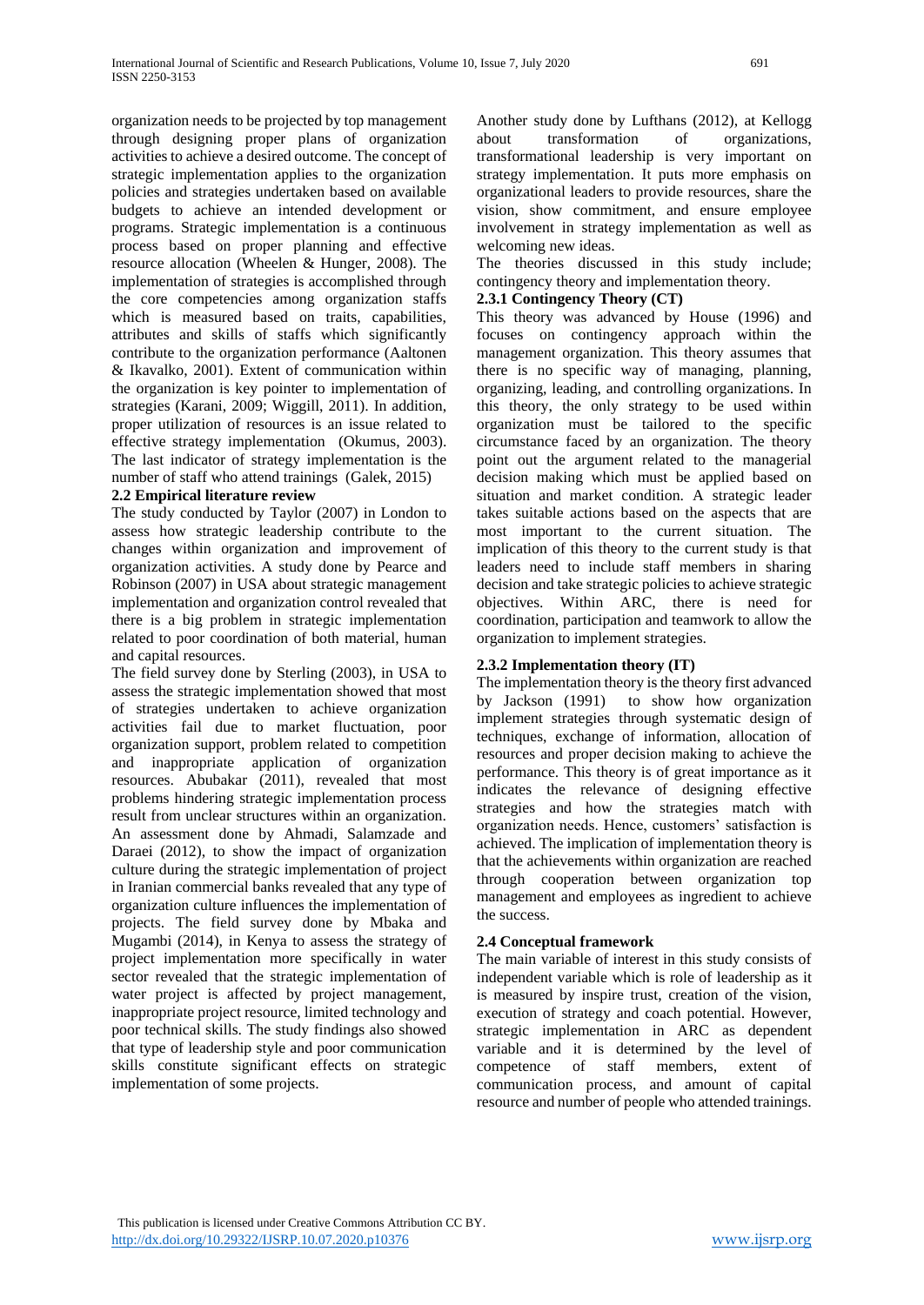

# **Figure 1: Conceptual framework Source: Researcher, 2020 3 RESEARCH METHODOLOGY**

## **3.1 Research Design and Population**

A cross section and descriptive research design was used as this remain effective in bringing clear description of the situation as it exist naturally. The study was conducted in Rwanda, in six refugee camps within five districts (Mahama refugee camp-Kirehe, Nyabiheke refugee camp-Gatsibo, Gihembe refugee camp-Gicumbi, Kiziba refugee camp-Karongi, Kigeme and Mugombwa refugee camp-Huye) and Kigali city in Gasabo district at ARC Country Head Office. Data related to the role of leadership in strategic implementation in humanitarian agencies covered the period from 2016 to 2018.

The target population of this study was the top level management team who were given interview while **Table 1: Population and Sample Size**

officials of ARC in senior management section, finance, leadership team and Programs department who were given questionnaire. In total, the target population was 247.

#### **3.2 Sampling Design**

Yamane (1967) formulae was used to determine the sample size as follow:

$$
n=\frac{N}{1+Ne^2}=\frac{247}{1+247*0.05^2}\approx 153
$$

Where,  $n=$  is sample size  $N=$  is the total population e= is Sampling error which is 5%. Therefore, the sample size is computed as 153 respondents. Stratified random sampling was used to select sample elements.

| Table 1: I optimation and Sample Size |              |            |             |
|---------------------------------------|--------------|------------|-------------|
| Category of population                | Population   | Proportion | Sample size |
| Top level management team             | <sub>b</sub> | 0.024      |             |
| Officials of ARC in senior management | 18           | 0.073      | 11          |
| Officials of finance department       |              | 0.036      | 6           |
| Leadership teams                      | 23           | 0.931      | 14          |
| Officials in program department       | 191          | 0.773      | 118         |
| Totals                                | 247          |            | 153         |

## **Source: Field data, 2020**

## **3.3 Data Collection and analysis**

In conducting this research, face to face interview was conducted for the top level management of American Refugee Committee. A structured questionnaire with closed-ended questions was administered to other staff in ARC.

The completed questionnaire was edited for completeness and consistency. Questionnaires were checked for errors and omissions. Data presentation and analysis was done using SPSS (Statistical Package for Social Science) version 20. Qualitative data were analyzed using content analysis to generate qualitative reports which were presented in a continuous meaning.

# 4 **RESEARCH FINDINGS AND DISCUSSION 4.1 Demographic characteristic of respondents**

Majority of respondents 85(55.6%) were male while 68(44.4%) were female. In terms of age group, research findings showed that 77(50.4%) of respondents were aged between 31-40 years; 38 (24.8%) aged between 41-50 years; 26 (17.0%) aged between 18-30 years while 12(7.8%) aged between 51-60years.

In terms of education level, research findings showed that 85(55.6%) have completed diploma and 56(36.6%) have completed bachelor's degree while 12(7.8%) have completed masters' degree. Based on working experience, information collected from ARC revealed that 112(73.2%) of surveyed respondents have been working at ARC for the period between 3-5 years. Another 17(11.1%) for the period between 1- 2years, 15(9.8%) worked at ARC less than one year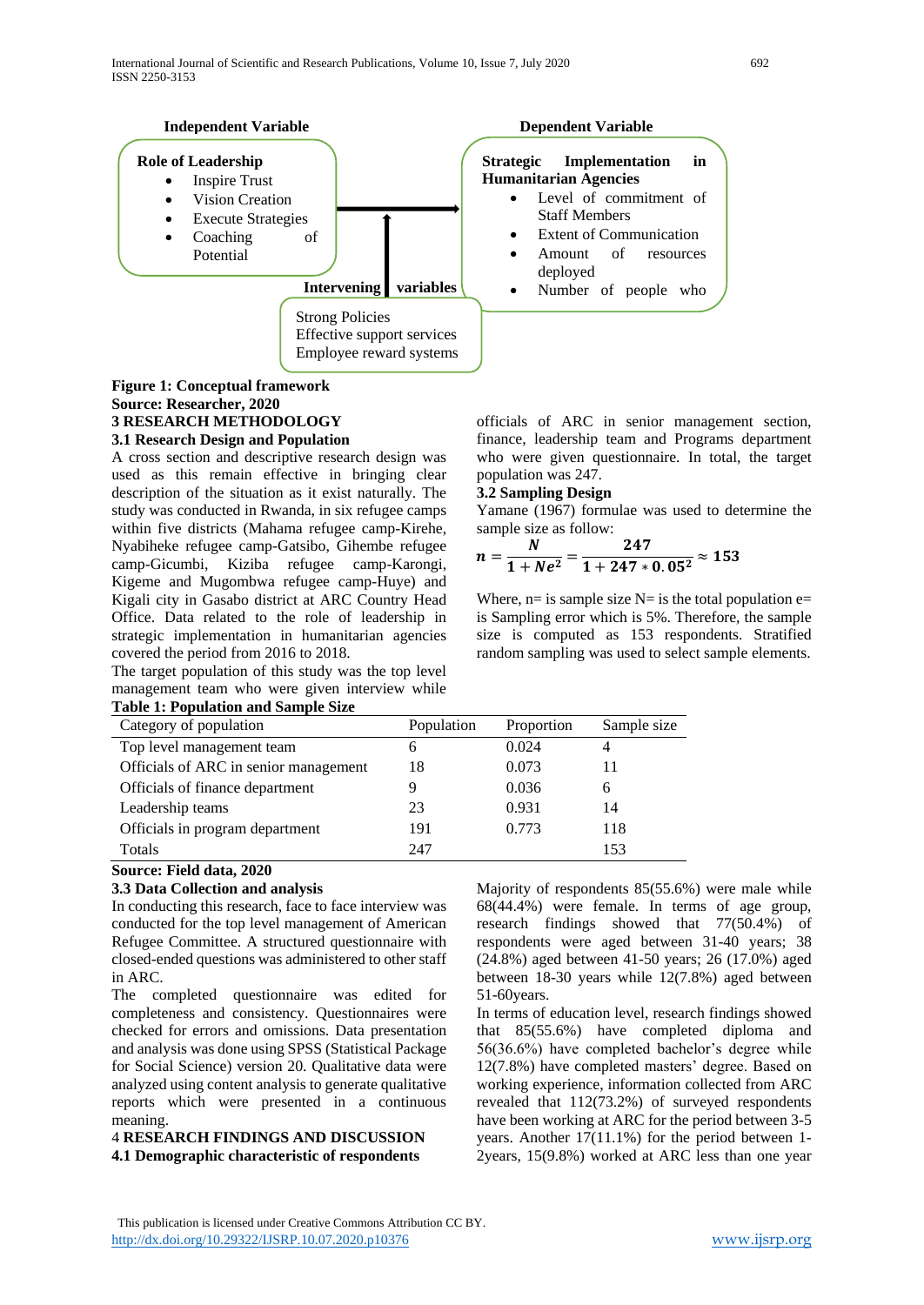# while 9 (5.9%) have working at ARC more than five

#### years **4.2 Presentation of findings Table 2: Respondents' views on Leadership**

|                                                                                 | Yes |      | N <sub>0</sub> |               | <b>PNS</b>  |                |
|---------------------------------------------------------------------------------|-----|------|----------------|---------------|-------------|----------------|
|                                                                                 | n   | $\%$ | $\mathbf n$    | $\frac{0}{0}$ | $\mathbf n$ | %              |
|                                                                                 | 13  | 87.  | 1              | 7.            |             | 4.             |
| Do you have trust in ARC Leadership                                             | 4   | 6    | $\overline{2}$ | 8             | 7           | -6             |
|                                                                                 | 14  | 96.  |                | 3.            |             |                |
| ARC leadership leads the employees towards the organization's Vision            | 7   |      | 6              | 9             | $\Omega$    | $\theta$       |
|                                                                                 |     | 96.  |                | 3.            |             |                |
| Strategies in ARC were executed as a result of effective leadership             | 8   | 7    | 5              | 3             | $\Omega$    | $\theta$       |
|                                                                                 | 14  | 97.  |                | 2.            |             | 0.             |
| ARC-Leadership hires the rightful people to fill strategic positions            | 9   | 4    | 3              | $\Omega$      |             | 7              |
| ARC leadership coached your potential to implement the organization             | 14  | 93.  |                | 4.            |             | 2.             |
| strategies                                                                      | 3   | 5    | 7              | 6             | 3           | $\theta$       |
|                                                                                 | 14  | 96.  |                | 3.            |             |                |
| ARC leadership helps you to achieve ARC's vision as its employee<br><b>DITA</b> | 7   | 1    | 6              | 9             | $\Omega$    | $\overline{0}$ |

#### PNS=prefer not to say **Source: Field data, 2020**

As shown in Table 2, different responses were obtained from the respondents in regard to trust, vision, strategic execution, hiring and coaching. The majority of the respondents indicated by 87.6%, indicated they have trust in ARC leadership with only 7.8% say they do not have trust with the leadership. On whether ARC leadership leads the employees towards the organization's vision, 96.1% of the respondents indicated yes and 3.9% said no. similar results were obtained with majority of respondents indicating yes when asked whether strategies in ARC were executed as a result of effective leadership (96.7%), on whether ARC hires the right people (97.4%), on whether ARC leadership coach potential (93.5%) and lastly, on whether ARC leadership helps you to achieve ARC's vision (96.1%).

**Table 3: Ways in which leadership inspire trust**

| Response                               |     | Frequency Valid Percent |
|----------------------------------------|-----|-------------------------|
| <b>Strong Human</b><br>Resources       | 21  | 13.7                    |
| Introducing workers'<br>union          | 38  | 24.8                    |
| Social interaction with<br>lower staff | 94  | 61.4                    |
| Total                                  | 153 | 100.0                   |

## **Source: Field data, 2020**

As indicated in Table 3, social interaction by leaders was the main contributing factor to inspiring trust. Such findings were in line with what Lufthans (2012) emphasized that leaders should be able interact with the juniors and ensure their participation.

Results displayed in Table 4 below echo similar results by Lufthans (2012) who pointed out the need for visionary leaders in implementing strategic goals of an organization. The discussion by Hsieh and Yik (2005) revealed that leaders are supposed to provide vision at all times to their followers. Hence, there is need for more visionary leaders towards strategic implementations. Similarly, Robbins and Coulter (2010) pointed this out that leaders without an objective will have no motivation to perform and will mislead the employees and the organization at large.

## **Table 4: Respondents' views on role of leadership on organization's vision**

|                                                                          | SА |                         |        |      |              |             |
|--------------------------------------------------------------------------|----|-------------------------|--------|------|--------------|-------------|
|                                                                          | n  | $\%$                    | n      | $\%$ | $\mathbf{n}$ | $\%$        |
| Strategic goals by leaders of ARC lead the employees towards the 12 83.  |    |                         |        |      |              |             |
| organization's vision                                                    |    | 7                       |        | 20 1 |              | $5 \quad 3$ |
|                                                                          |    | 18.                     | 11 77. |      |              | 3.          |
| Policies by leaders lead the employees towards the organization's vision | 28 | $\overline{\mathbf{3}}$ | 9      | 8    |              | 69          |

 This publication is licensed under Creative Commons Attribution CC BY. <http://dx.doi.org/10.29322/IJSRP.10.07.2020.p10376> [www.ijsrp.org](http://ijsrp.org/)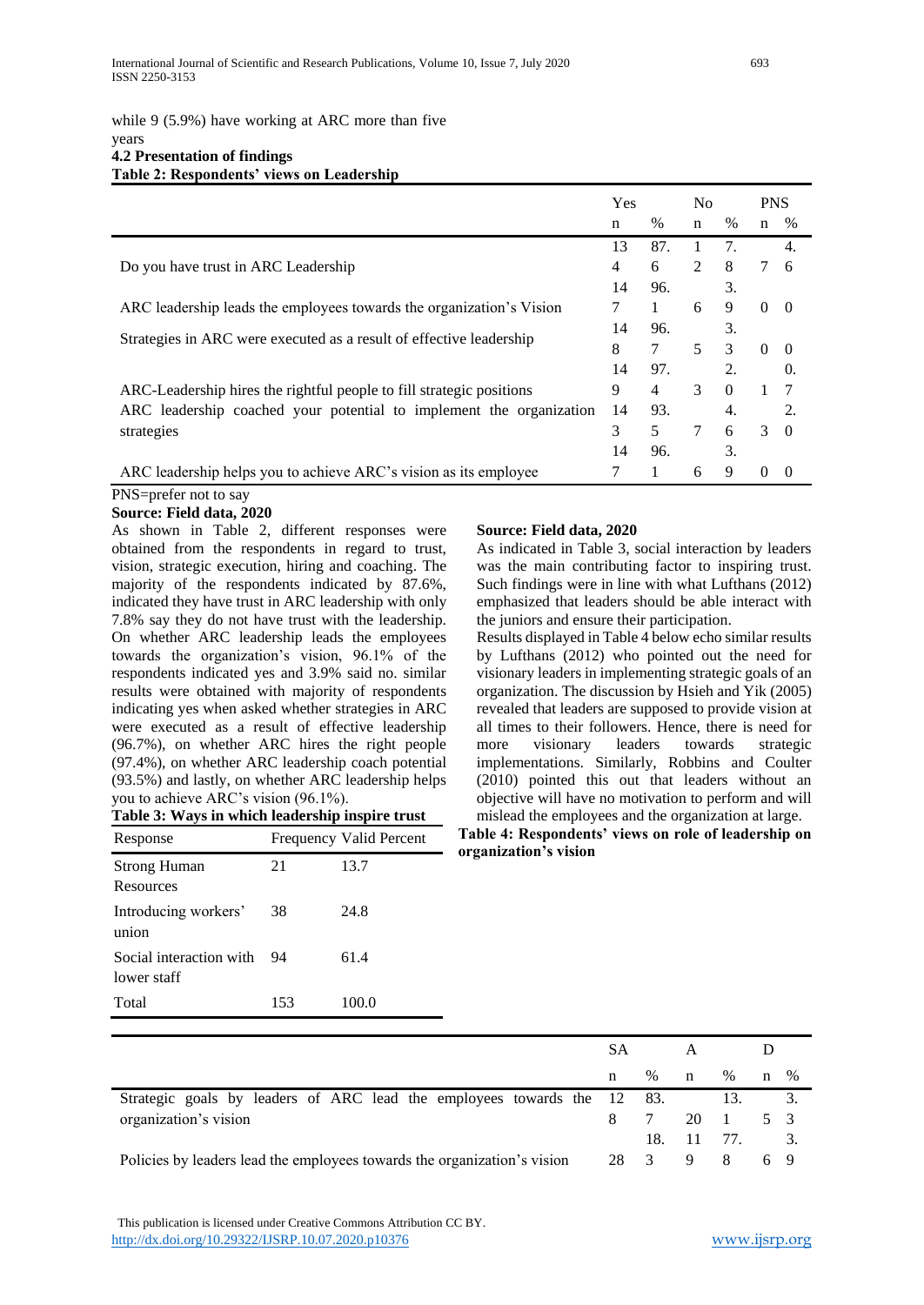| Clear objectives set by leaders lead the employees towards the organization's $10\quad 66.$ 32.                               |  |              |  |
|-------------------------------------------------------------------------------------------------------------------------------|--|--------------|--|
| vision                                                                                                                        |  | 1 0 49 0 3 0 |  |
| $\mathbf{C}$ A set of $\mathbf{L}$ is a set of $\mathbf{A}$ is a set of $\mathbf{D}$ if $\mathbf{L}$ is a set of $\mathbf{L}$ |  |              |  |

#### SA=strongly agree, A=agree, D=disagree **Source: Field data, 2020**

The respondents were requested to indicate the level of agreement on various statements on the role of leadership on organization vision and the results are shown in Table 4. It is clear from the table that only a few of the respondents disagreed with the three statements with only 3.3%, 3.9% and 2% of the respondents respectively.

## **4.3 Extent to which leader implements strategies with and through employees of ARC**

When assessing the extent to which leader in ARC implement strategies through employees, multiple regression analysis as well as analysis of variance (ANOVA) were used.

| Table 51: Model Summary between Role of Leadership and Level of Competence of Staff |  |
|-------------------------------------------------------------------------------------|--|
|-------------------------------------------------------------------------------------|--|

| Model | R                 | R Square                                                      |      | <b>Adjusted R Square</b> | Std. Error of the Estimate |                   |  |
|-------|-------------------|---------------------------------------------------------------|------|--------------------------|----------------------------|-------------------|--|
|       | .905 <sup>a</sup> | .819                                                          | .814 |                          | .1821                      |                   |  |
|       |                   | a. Predictors: (Constant), Coaching, Trust, Vision, Executing |      |                          |                            |                   |  |
| Model |                   | Sum of Squares                                                | df   | Mean Square              | F                          | Sig.              |  |
|       | Regression        | 22.093                                                        |      | 5.523                    | 167.370                    | .000 <sup>b</sup> |  |
|       | Residual          | 4.884                                                         | 148  | .033                     |                            |                   |  |
|       | Total             | 26.977                                                        | 152  |                          |                            |                   |  |

a. Dependent Variable: Competence

b. Predictors: (Constant), Coaching, Trust, Vision, Executing

| Model |            |         | <b>Unstandardized Coefficients</b> | Standardized<br>Coefficients |         | Sig. |  |
|-------|------------|---------|------------------------------------|------------------------------|---------|------|--|
|       |            | В       | Std. Error                         | Beta                         |         |      |  |
|       | (Constant) | .287    | .081                               |                              | 3.566   | .000 |  |
|       | Trust      | .400    | .080                               | .458                         | 4.998   | .000 |  |
|       | Vision     | .082    | .137                               | .266                         | $-.600$ | .008 |  |
|       | Executing  | .610    | .150                               | .147                         | 4.074   | .000 |  |
|       | Coaching   | $-.103$ | .160                               | .133                         | $-.641$ | .523 |  |

a. Dependent Variable: Competence

## **Source: Field data, 2020**

As shown in Table 5, the AnR-squared is 0.814 which shows that 81.4% of the changes in the competence of staff is influenced by the role of leadership in inspiring trust, vision creation, in executing strategies and in coaching potentials. According to Table 4.24, the model between role of leadership and competence of staff was found to be significant since the  $p<0.05$ . Only coaching of potential was found not to be

significant with p-value= 0.523 greater than the threshold 5%. Similar results by Robbins and Coulter (2010) had found that visionary leaders have a significant effect on the competence of the staff they manage. Boyatzis (2012) found that there is need for competence among the staff members, which is significantly influenced by coaching and training, offered towards their career development.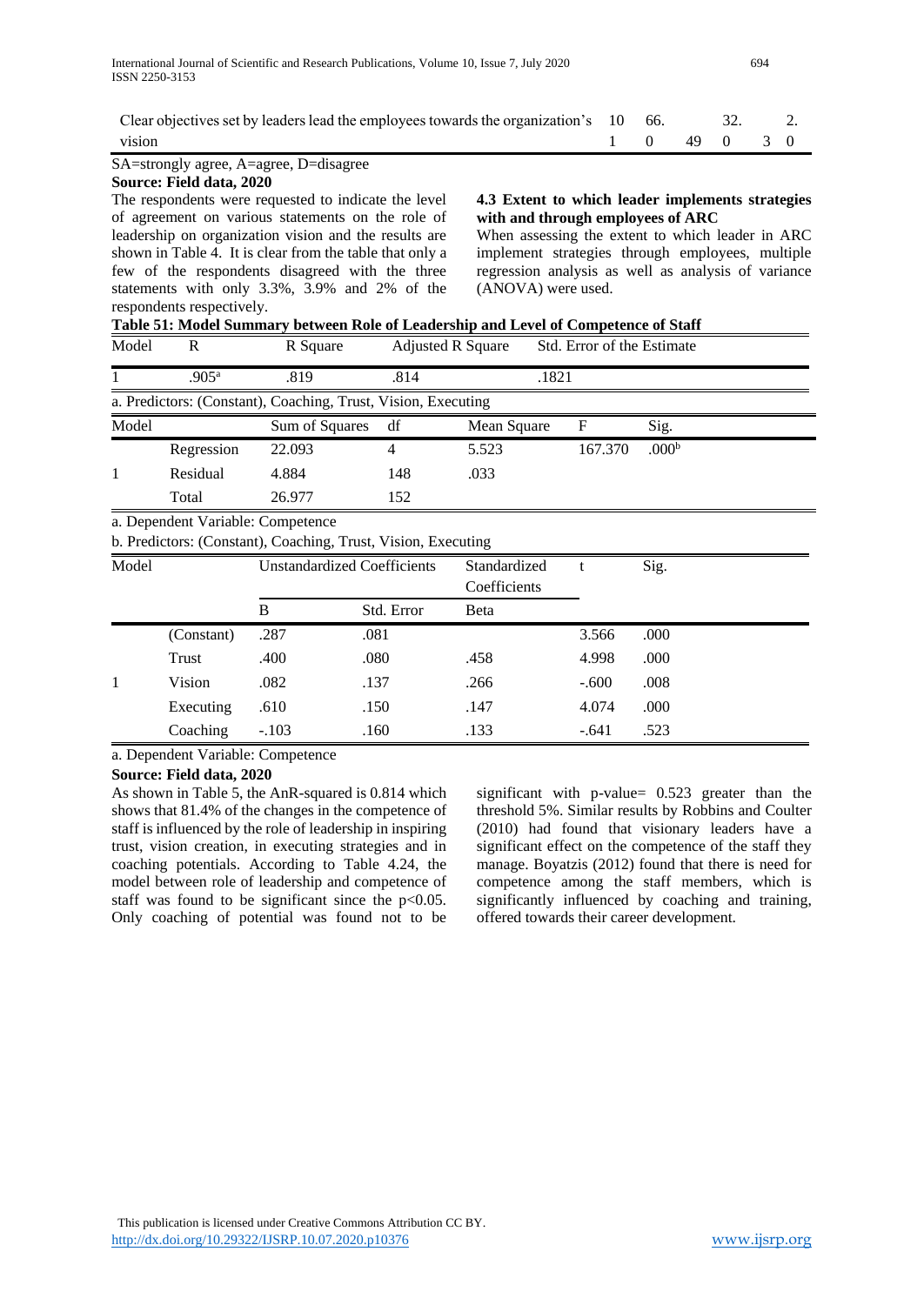| Model | R                 | R Square                                                      |      | <b>Adjusted R Square</b> | Std. Error of the Estimate |                   |  |
|-------|-------------------|---------------------------------------------------------------|------|--------------------------|----------------------------|-------------------|--|
| 2     | .950 <sup>a</sup> | .903                                                          | .900 |                          | .1119                      |                   |  |
|       |                   | a. Predictors: (Constant), Coaching, Trust, Vision, Executing |      |                          |                            |                   |  |
| Model |                   | Sum of Squares                                                | df   | Mean Square              | F                          | Sig.              |  |
|       | Regression        | 17.241                                                        | 4    | 4.310                    | 344.078                    | .000 <sup>b</sup> |  |
| 2     | Residual          | 1.854                                                         | 148  | .013                     |                            |                   |  |
|       | Total             | 19.095                                                        | 152  |                          |                            |                   |  |

**Table 6: Model Summary between Role of Leadership and Extent of Communication**

a. Dependent Variable: Communication

b. Predictors: (Constant), Coaching, Trust, Vision, Executing

| Model |            |      | <b>Unstandardized Coefficients</b> | Standardized<br>Coefficients |       | Sig. |
|-------|------------|------|------------------------------------|------------------------------|-------|------|
|       |            | B    | Std. Error                         | Beta                         |       |      |
|       | (Constant) | .490 | .050                               |                              | 9.878 | .000 |
|       | Trust      | .036 | .049                               | .135                         | .720  | .473 |
| 2     | Vision     | .364 | .084                               | .223                         | 3.031 | .003 |
|       | Executing  | .605 | .092                               | .905                         | 6.555 | .000 |
|       | Coaching   | .353 | .099                               | $-.231$                      | 3.577 | .005 |

a. Dependent Variable: Communication

## **Source: Field data, 2020**

Table 6 shows that the AnR-squared was found to be 0.900 showing that 90% of the communication of strategic implementation in the humanitarian agencies are influenced by the role that the leaders play. Muhoro (2011) found strong correlation exist between leadership role and the effective flow of communication within an organization setting. The ANOVA results showed that the significance value is

0.000, which is less than 0.05. Therefore, the model is statistically significant in predicting how the role of leadership in inspiring trust, vision creation, executing strategies and coaching potentials influence communication of the strategies. Ahmadi, Salamzade and Daraei (2012) suggested the need to put an organizational culture that promotes effective communication in the implementation of strategies.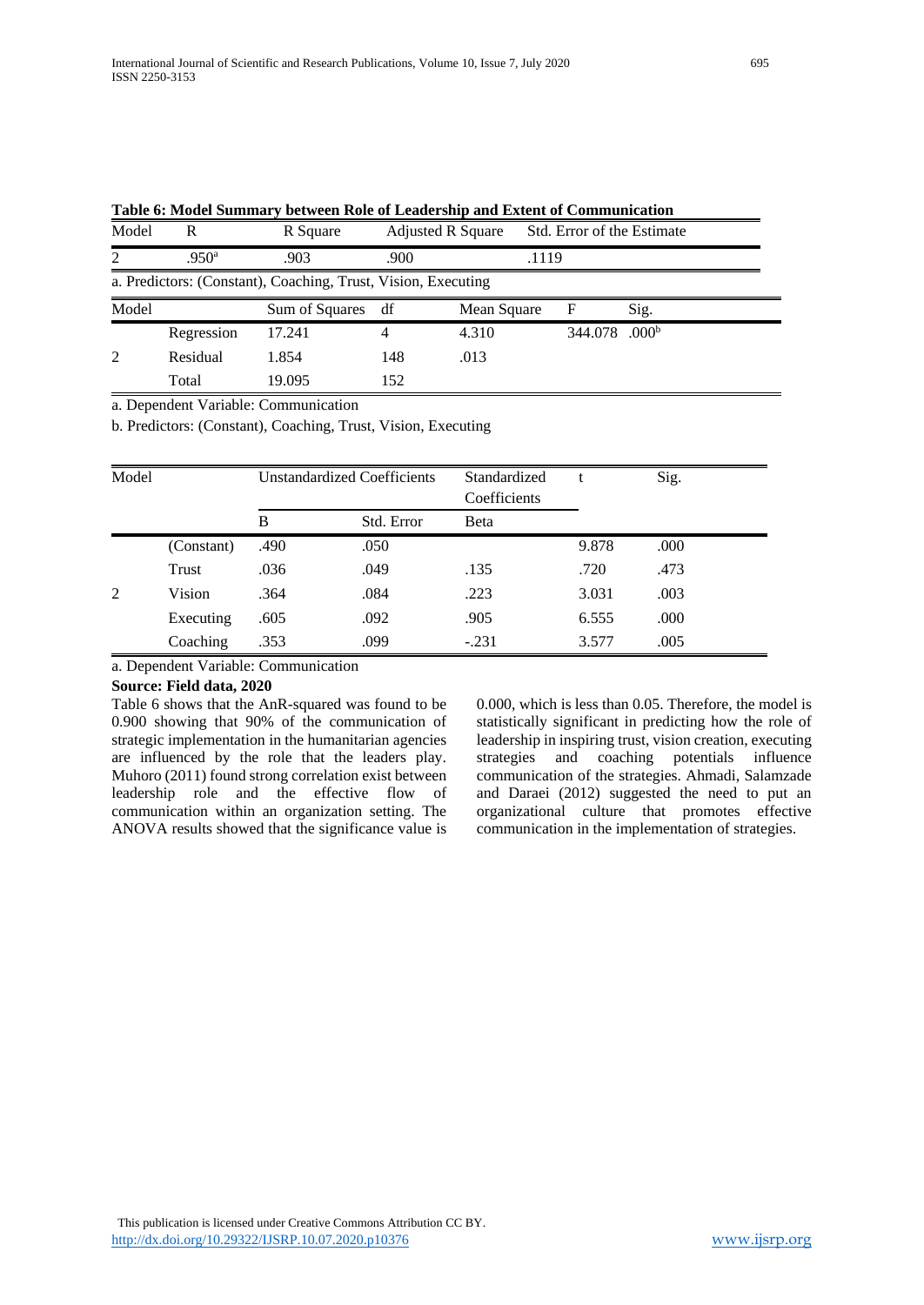| Model | R                                | R Square                                                      |     | <b>Adjusted R Square</b> |         | Std. Error        | - of | the |
|-------|----------------------------------|---------------------------------------------------------------|-----|--------------------------|---------|-------------------|------|-----|
|       |                                  |                                                               |     |                          |         | Estimate          |      |     |
| 3     | .911 <sup>a</sup>                | .829                                                          |     | .825                     | .1926   |                   |      |     |
|       |                                  | a. Predictors: (Constant), Coaching, Trust, Vision, Executing |     |                          |         |                   |      |     |
| Model |                                  | Sum of Squares df                                             |     | Mean Square              | F       | Sig.              |      |     |
|       | Regression                       | 26.632                                                        | 4   | 6.658                    | 179.947 | .000 <sup>b</sup> |      |     |
| 3     | Residual                         | 5.476                                                         | 148 | .037                     |         |                   |      |     |
|       | Total                            | 32.108                                                        | 152 |                          |         |                   |      |     |
|       | a. Dependent Variable: Resources |                                                               |     |                          |         |                   |      |     |

| Table 7: Model Summary between Role of Leadership and Resources Deployed |  |  |  |  |
|--------------------------------------------------------------------------|--|--|--|--|
|--------------------------------------------------------------------------|--|--|--|--|

| b. Predictors: (Constant), Coaching, Trust, Vision, Executing |            |                                    |            |                              |          |      |  |  |
|---------------------------------------------------------------|------------|------------------------------------|------------|------------------------------|----------|------|--|--|
| Model                                                         |            | <b>Unstandardized Coefficients</b> |            | Standardized<br>Coefficients |          | Sig. |  |  |
|                                                               |            | B                                  | Std. Error | Beta                         |          |      |  |  |
|                                                               | (Constant) | .119                               | .085       |                              | 1.393    | .169 |  |  |
|                                                               | Trust      | .581                               | .085       | .606                         | 6.852    | .000 |  |  |
| 3                                                             | Vision     | .063                               | .145       | .208                         | .434     | .665 |  |  |
|                                                               | Executing  | .853                               | .159       | .925                         | 5.377    | .000 |  |  |
|                                                               | Coaching   | $-.499$                            | .170       | $-.640$                      | $-2.937$ | .004 |  |  |

a. Dependent Variable: Resources

## **Source: Field data, 2020**

The third dependent variable of interest in this research was to investigate whether the amount of resources deployed do affect the strategic implementation. Table 7 reveal the AnR-squared between the role of leadership and the amount of resources deployed was found to be 0.825. This implied that 82.5% of the amount of resources **Table 4.8: Model Summary between Role of Leadership and Training**

deployed are influenced by the role of leadership in ARC. Similar results were obtained by Pearce and Robinson (2007) who found that resource coordination is highly influenced by the leadership effectiveness. Mbaka and Mugambe (2014) also found significant relationship between the leadership and resource availability in an organization.

| Model | R                 | R Square                                                      |      | Adjusted R Square | Std. Error of the Estimate |                   |  |
|-------|-------------------|---------------------------------------------------------------|------|-------------------|----------------------------|-------------------|--|
| 4     | .851 <sup>a</sup> | .724                                                          | .717 | .2465             |                            |                   |  |
|       |                   | a. Predictors: (Constant), Coaching, Trust, Vision, Executing |      |                   |                            |                   |  |
| Model |                   | Sum of Squares df                                             |      | Mean Square       | F                          | Sig.              |  |
|       | Regression        | 23.599                                                        |      | 5.900             | 97.063                     | .000 <sup>b</sup> |  |
| 4     | Residual          | 8.996                                                         | 148  | .061              |                            |                   |  |
|       | Total             | 32.595                                                        | 152  |                   |                            |                   |  |

a. Dependent Variable: Training

b. Predictors: (Constant), Coaching, Trust, Vision, Executing

| Model          |            | <b>Unstandardized Coefficients</b> |            | Standardized<br>Coefficients |       | Sig. |
|----------------|------------|------------------------------------|------------|------------------------------|-------|------|
|                |            |                                    | Std. Error | Beta                         |       |      |
| $\overline{4}$ | (Constant) | .319                               | .109       |                              | 2.920 | .004 |
|                | Trust      | .968                               | .108       | 1.033                        | 8.914 | .000 |

 This publication is licensed under Creative Commons Attribution CC BY. <http://dx.doi.org/10.29322/IJSRP.10.07.2020.p10376> [www.ijsrp.org](http://ijsrp.org/)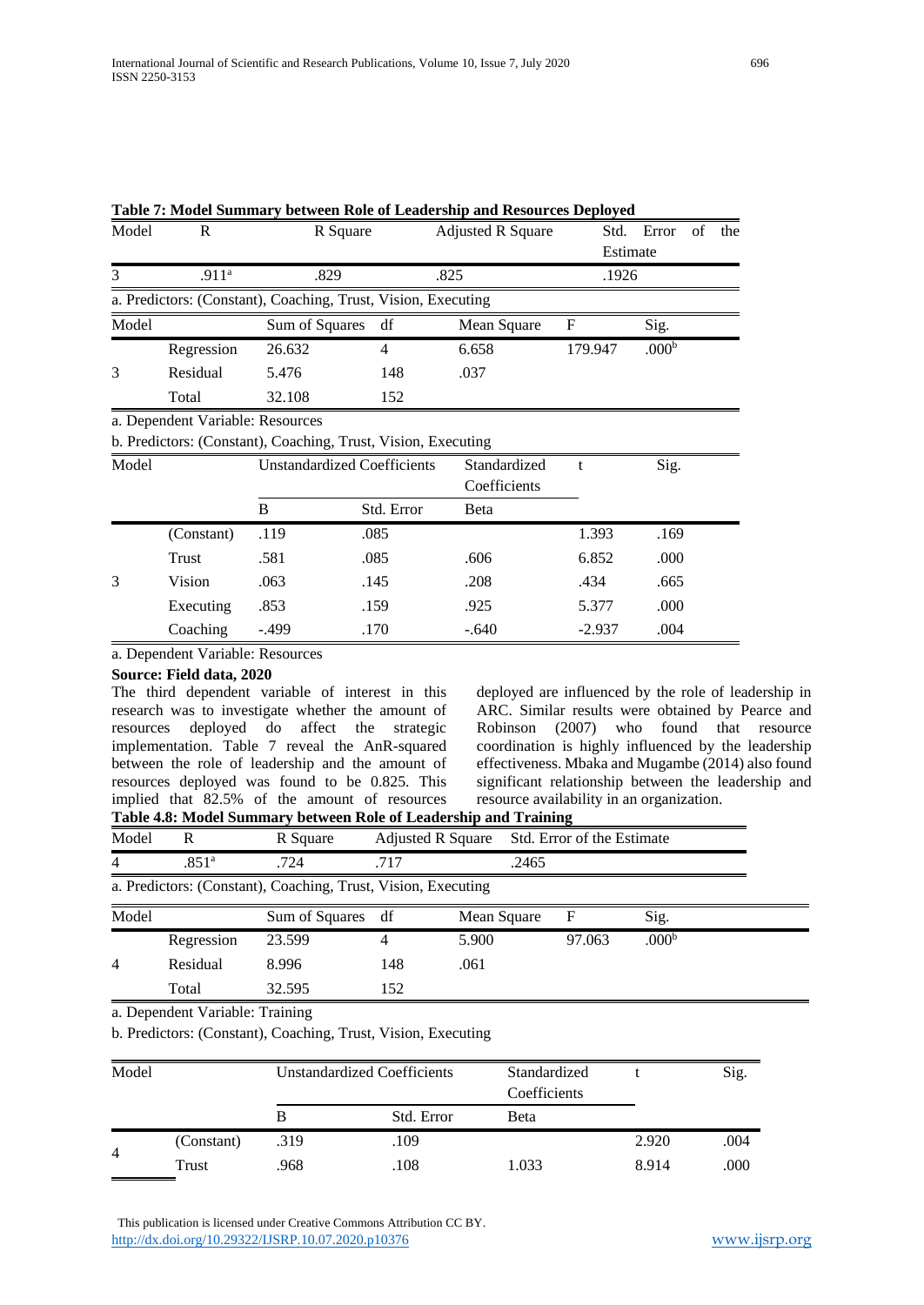International Journal of Scientific and Research Publications, Volume 10, Issue 7, July 2020 697 ISSN 2250-3153

| Vision    | .096    | .186 | .483    | .518     | .605 |
|-----------|---------|------|---------|----------|------|
| Executing | .246    | .203 | .441    | 1.209    | .228 |
| Coaching  | $-.541$ | .217 | $-.901$ | $-2.399$ | .018 |

a. Dependent Variable: Training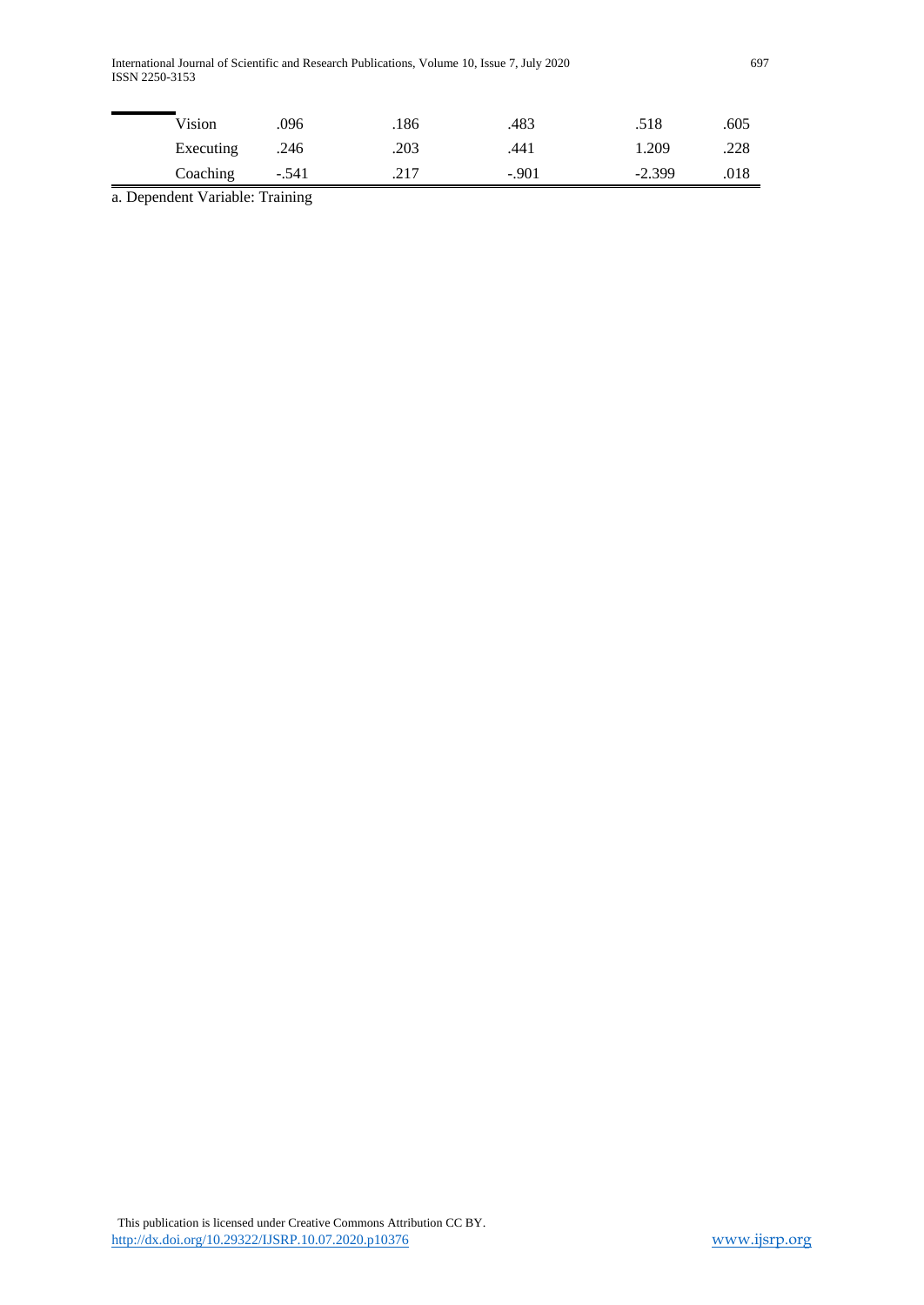The last variable of interest in this research in relation to dependent variable was the number of people attending training. As shown in Table 4.8, the AnRsquared that was obtained was 0.717. This showed that 71.7% of the number of people attending training was influenced by the role of leadership. Galek (2015) found that leadership style has a great significance to the training opportunities provided to employees in an organization.

As shown by the ANOVA analysis, the role played by the leadership in ARC has significant influence on the number of people attending training  $(p<0.05)$ . According to the results, vision creation ( $p = 0.605$ ) and executing strategies ( $p= 0.228$ ) were found to have no significant influence on the number of people attending training since their p-values were more that 5%. However, inspiring trust has a positive and significant influence  $(p<0.05)$  while coaching of potential has a negative and significant influence  $(p<0.05)$  on the number of people attending training. Mbaka and Mugambi (2014) found out that coaching has a positive and significant influence on training. In addition, Lufthans (2012) found that trusted leadership provide ground for training of employees.

## **4.3Thematically presentation of the study findings 4.3.1The style of leadership used in implementation of strategy in ARC**

As indicated by one of management team, ARC uses democratic style of leadership and participative style of leadership which assist the institution in achieving or implementing its strategies. Taylor (2007) in his research when assessing the strategic leadership and how this contribute to organization changes within working environment, showed that committed leaders ensure organization change is important and is measured in terms of improvement in organization activities. To achieve strategic implementation, organization leaders need to apply effective communication both internally and externally to its employees by using an open style of management so that they build the development of corporate culture among employees

## **4.3.2The challenges faced by leaders in strategic implementation**

When assessing the challenges faced by leaders in strategic implementation, one of the team members said that leaders encounter problem related to monitoring, evaluation practices and inefficiency of internal audit to achieve strategic implementation. Insufficient of link between strategy, structure, management information communication system as well as failure in leadership skills constitute the negative impact on strategic implementation. Most organizations are currently challenged with ineffective strategic formulation to achieve the implementations, to allocate resources and undertake the match between strategies, structure and relationship. Pearce and Robinson (2007) study in USA showed that most management organizations are challenged with lack of effective coordination and support from strong

management team as lack of resistance from low level of the management and then poor planning.

**4.3.3 Way to overcome challenges to ensure appropriate strategic implementation of activities** The research findings from the management of ARC showed that, the management is trying to motivate managers towards role performance and participation in internal check and control of organization activities which may bring about implementation of strategies.

# **5 CONCLUSION AND RECOMMENDATIONS**

Based on research findings, the leadership which is reliable, leadership which is determined by good listeners and understanding and leadership which encourages approachability may ideally lead to strategic implementation in humanitarian agencies. As indicated, and institution having strong human resources with skills and experience, is more likely to achieve strategic implementation, introduction of workers' union may lead to work performance and implementation of strategies. The findings showed that encouraging social interaction with lower staff is more helpful for institution to achieve strategic goals and objectives.

The observation in this research is that if leaders set policies which assist the employees achieve organization goals, it can result into strategic implementation. The general conclusion is that hiring the right people to fill strategic position may bring about strategic implementation.

The recommendation regards to the commitment towards strategy implementation by senior management team is a vital ways of achieving organization goals and objectives. Researcher recommend the management of ARC to provide more efforts and loyalty to achieve strategic implementation. However, they need to influence organization employees towards having ideas for strategic implementation. At ARC, It is important to regularly track the level of strategic implementation, work towards changes to achieve strategic implementation. In addition, ARC, need to apply the approach of rewards among its employees to achieve the desired performance and incorporate high rank of employees in strategic design and implementation

## **BIBLIOGRAPHY**

- [1]. Aaltonen, P. and Ikavalko, H. (2001). *Implementing Strategies Successfully.* A Paper Presented at the XII World Productivity Congress: San Jose, CA.
- [2]. Akinbile LA, Oladoja MA, Awoniyi FM and Adisa BO . (2006). Effects ofcommunity participation on perception of sustainability of rural water projects in Oyun Local Government Area of Kwara State, . Nigeria.
- [3]. Aosa, E. (2008). The nature of strategic management in Kenya, Unpublished Project . Nairobi: University of Nairobi.
- [4]. Asian Development Bank . (2006). Third water supply and sanitation project-participatory,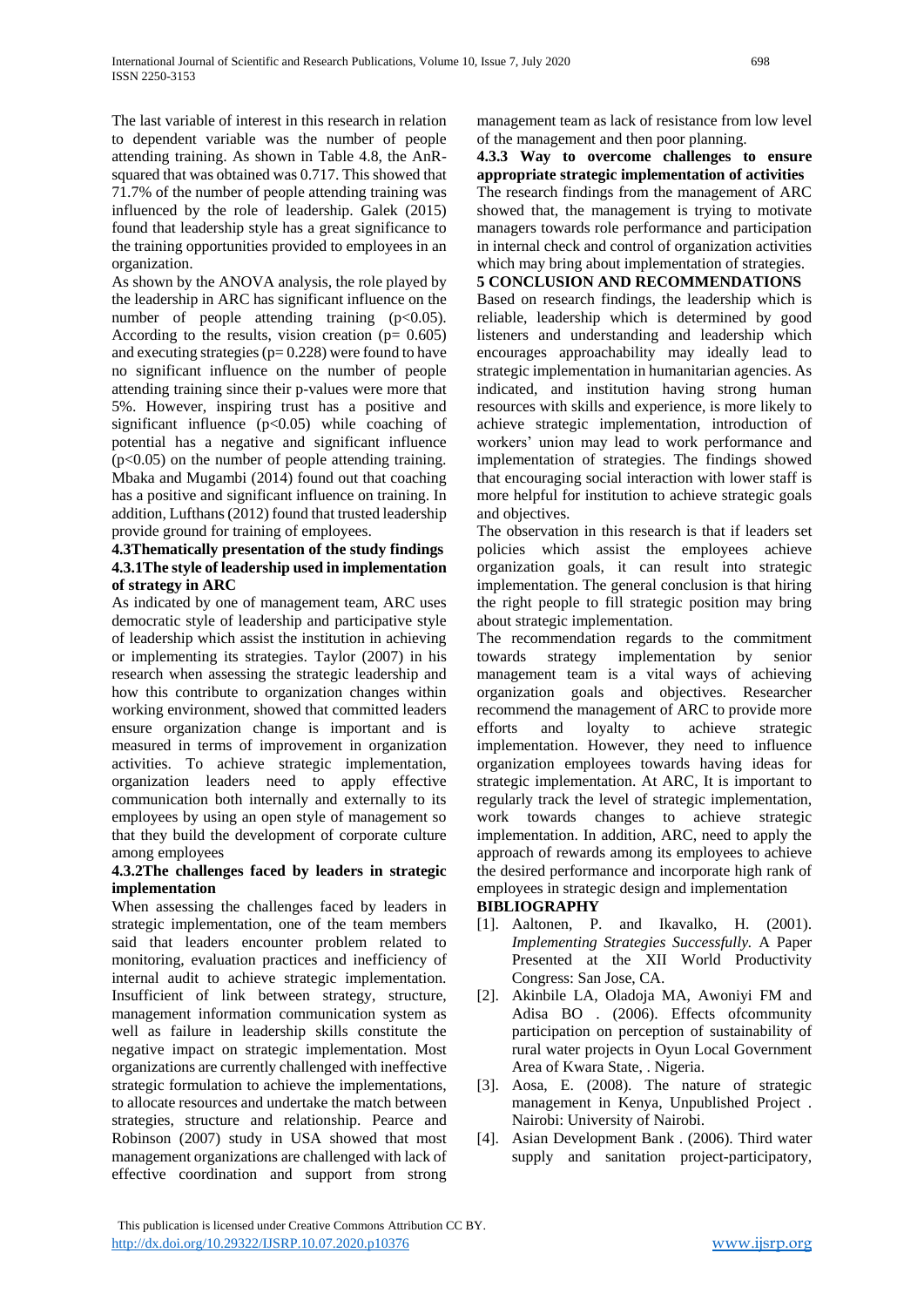consultative and empowering. New Delhi : India:.

- [5]. Bailey, K. (1994). *Methods of Social Research.* New York: Division of Macmillan.
- [6]. Boulding, K. (2006). The Economics of the Coming Spaceship Earth, in H.Jarrett (ed.), Environmental Quality in a Growing Economy,. Johns Hopkins University Press,.
- [7]. Boyatzis, R. (2012). The Competent Manager: A Model for Effective Performance, . John Wiley and Sons, : New York, NY.
- [8]. Briggs,J and Coleman,S. (2004). Research methods for Business:A skill building approach. 5th edition. New York: jhon Wiley & Sons,Ltd.
- [9]. Burnes, B. (2007). Managing change a strategic approach to organizational dynamics. (4th Ed.). . Cambridge:: Prentice Hall.
- [10]. Capon, C. (2008). *Understanding Strategic Management. .* England: : Prentice Hall.
- [11]. Cooper, K. and Schindler, P. (2006). *Business Research Method.* New Delhi, : India: Tata division of Thomson Learning.
- [12]. Curtis, D. (2005). Power to the people: Rethinking community development. UK: London.
- [13]. Daft, R. (2009). *Management (9th Edition) .* USA: South Western, Cengage Learning.
- [14]. De Beer, F. (2008). Community development and beyond: Issues, structure and procedures. Pretoria: : Van Schaik.
- [15]. Deverill, P. (2001). Sharing it our –introducing water demand strategies for small towns (London and Loughborough, UK: Water and Environmental Health). UK: London.
- [16]. DFID. (2000). Strategies for achieving the International Development Targets: Addressing the Water Crisis – Healthier and more productive lives for the people. Ney York: USA.
- [17]. Dudeswell, E. (2009). *Cosultation and partnership are factors for success.* One Country, 11(1): 1-5.: Kenya.
- [18]. Elenkov, D. S., Judge, W., and Wright, P. (2005). Strategic Leadershipand Executive Influnece: An International Multi-Cluster Comparative Study. *Strategic Management Journal,* , pp 26: 665-682.
- [19]. Elwak, R. (2014). Challenges of Strategy Implementation At Mazars Kenya. Nairobi, KE:. Kenya: MBA Thesis University Of Nairobi.
- [20]. Field, C. (2005). Qualitative research methods, theory and practice.2nd Ed. USA: New York.
- [21]. Galek, K. (2015). The value of servant leadership in coaching. Department of Servant Leadership Studies, . Columbus State University, : Columbus, GA.
- [22]. Ghai, D., and Vivian, J. (2014). Grassroots environmental action: people's participation in sustainable development. London: : Routledge.
- [23]. Gorre-Dale E, De Jong D and Ling, J. . (2004). Communication in water supply and sanitation:

resource booklet. *International Water and Sanitation Centre* , pp132-143.

- [24]. Hitt, M. Ireland, D. and Hoskisson, R. (2007). *Strategic Management: Competitiveness and Globalization, 7th edition. .* Ohio: Thomson/South Western.
- [25]. Hornsby. (2000). New roles of leaders: a step by step guide to competitive advantage . USA: Hillsboro press.
- [26]. Hsieh, T. and Yik, S. (2005). Leadership as the starting point of strategy. *McKinsey Quarterly,* , pp 1: 67–76.
- [27]. Hussey, D. (2008). Strategic management: from theory to implementation, 4th edition, . Oxford: Butterworth Heinemann.
- [28]. IEA. . (2007 ). A rapid assessment of Kenya's water, sanitation and. Institute of Economic Affairs . Kenya.
- [29]. James C. Collins and Jerry I. Porras, (2014). *Built To Last:Successful Habits of Visionary Companies.* (New York: : Harper Business, 235.
- [30]. John. (2002). how is strategy formed in organization? a multi-disciplinary taxonomy of strategy making approaches,. *The journal of behavioral and applied management 3(1)* , pp 64-67.
- [31]. Karani, T. (2009 ). Strategy Implementation at Kenya Electricity Generating Company (KENGEN) Ltd. . University of Nairobi, : Management Research Project.
- [32]. Keter, A. (2015). *Challenges Of Strategy Implementation In The Telecommunication Industry In Kenya:.* A Case Of Safaricom Limited: (Doctoral Dissertation, United States International University-Africa).
- [33]. Kothari, C. (2007). Research methodology and techniques. 2nd edition p56. New York: New Dehli.
- [34]. Lufthans, G. (2012). Transforming organizations to transform society. In Kellog leadership studies project. Transformational leadership working papers,. University of Maryland: : The James McGregor Burns Academy of leadership.
- [35]. Mugenda, O and Mugenda,G. (2003). *Research Methods. Quantitative and approaches,.* Nairobi: Laba Graphics services Ltd.
- [36]. Muhoro, J. (2011). The effect of leadership in strategic change implementation in Telkom Kenya, Unpublished MBA Project, . Kenya: University of Nairobi.
- [37]. Mwongela, E. (2013). Factors affecting strategy implementation at Kenya National Audit Office, Unpublished MBA Project,. Kenya: Kenyatta University.
- [38]. Naiga, R., Penker, M. and Hogl, K. (2012). From supply to demand driven water governance: challenging pathways to Safe Water Access in Rural Uganda. Kampala: Uganda.
- [39]. Ndunge, W. (2014). Strategic leadership and change management practices at the Kenya